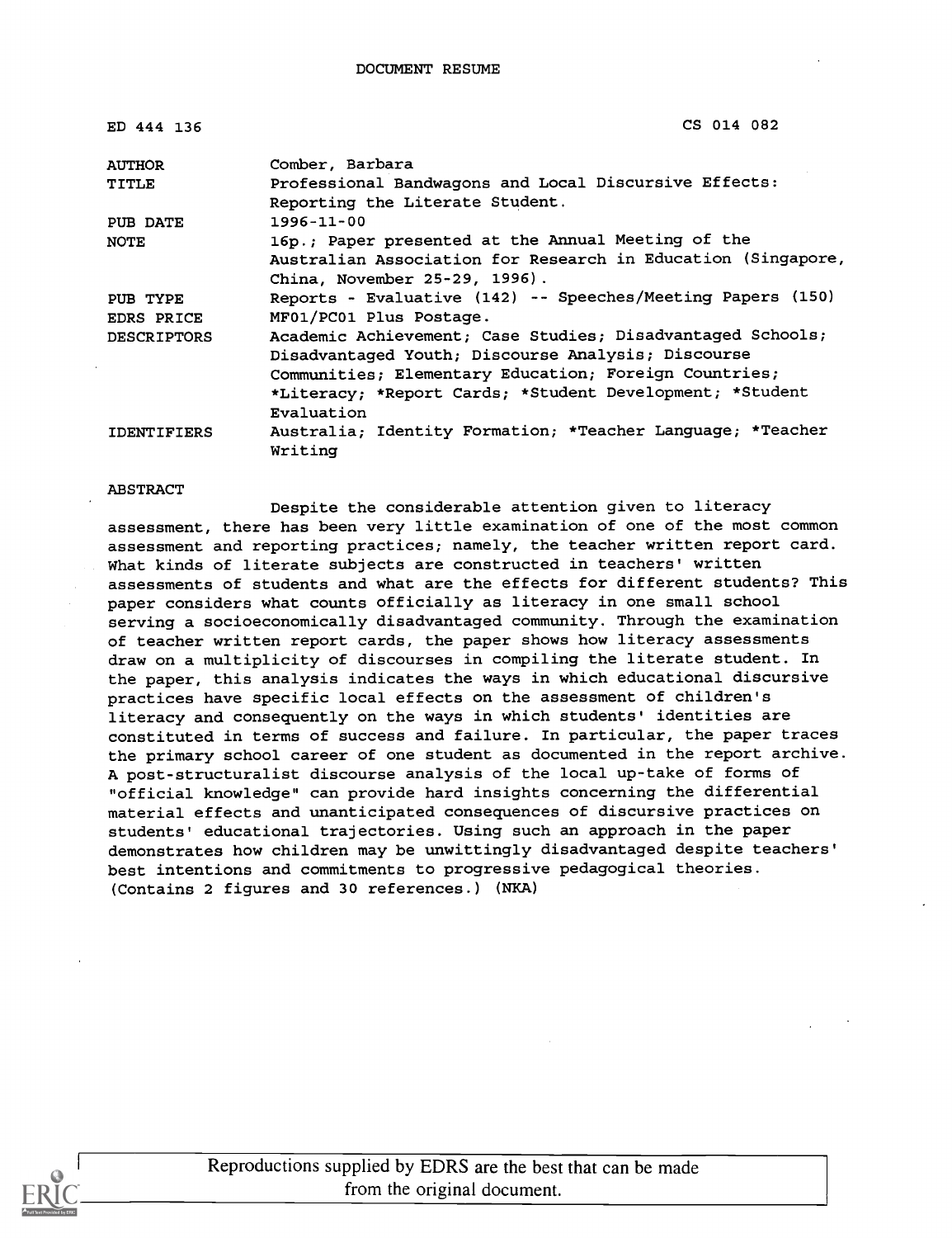### Professional Bandwagons and Local Discursive Effects: Reporting the Literate Student.

by Barbara Comber

U.S. DEPARTMENT OF EDUCATION Office of Educational Research and Improvement EDUCATIONAL RESOURCES INFORMATION

- CENTER (ERIC) This document has been reproduced as received from the person or organization originating it.
- CA Minor changes have been made to<br>
improve reproduction quality.<br>  $\overline{C}$ <br>  $\overline{C}$ <br>  $\overline{C}$ <br>  $\overline{C}$ <br>  $\overline{C}$ <br>  $\overline{C}$ <br>  $\overline{C}$ <br>  $\overline{C}$ <br>  $\overline{C}$ <br>  $\overline{C}$ <br>  $\overline{C}$ <br>  $\overline{C}$ <br>  $\overline{C}$ <br>  $\overline{C}$ <br>  $\overline{C}$ <br>  $\overline$ improve reproduction quality.<br>  $\begin{array}{c}\n\hline\n\end{array}\n\qquad\n\begin{array}{c}\n\hline\n\end{array}\n\qquad\n\begin{array}{c}\n\hline\n\end{array}\n\qquad\n\begin{array}{c}\n\hline\n\end{array}\n\qquad\n\begin{array}{c}\n\hline\n\end{array}\n\qquad\n\begin{array}{c}\n\hline\n\end{array}\n\qquad\n\begin{array}{c}\n\hline\n\end{array}\n\qquad\n\begin{array}{c}\n\hline\n\end{array}\n\qquad\n\begin{array}{c}\n\hline\n\$

 $\sim$ 

T<br>The document do not necessarily represent<br>Official OERI position or policy.

BEST COPY AVAILABLE

PERMISSION TO REPRODUCE AND<br>DISSEMINATE THIS MATERIAL HAS<br>BEEN GRANTED BY

B. Comber

TO THE EDUCATIONAL RESOURCES INFORMATION CENTER (ERIC)

1

C.4 \\_ \_\_\_\_\_\_\_ \_\_\_\_ \_..)

 $\hat{z}$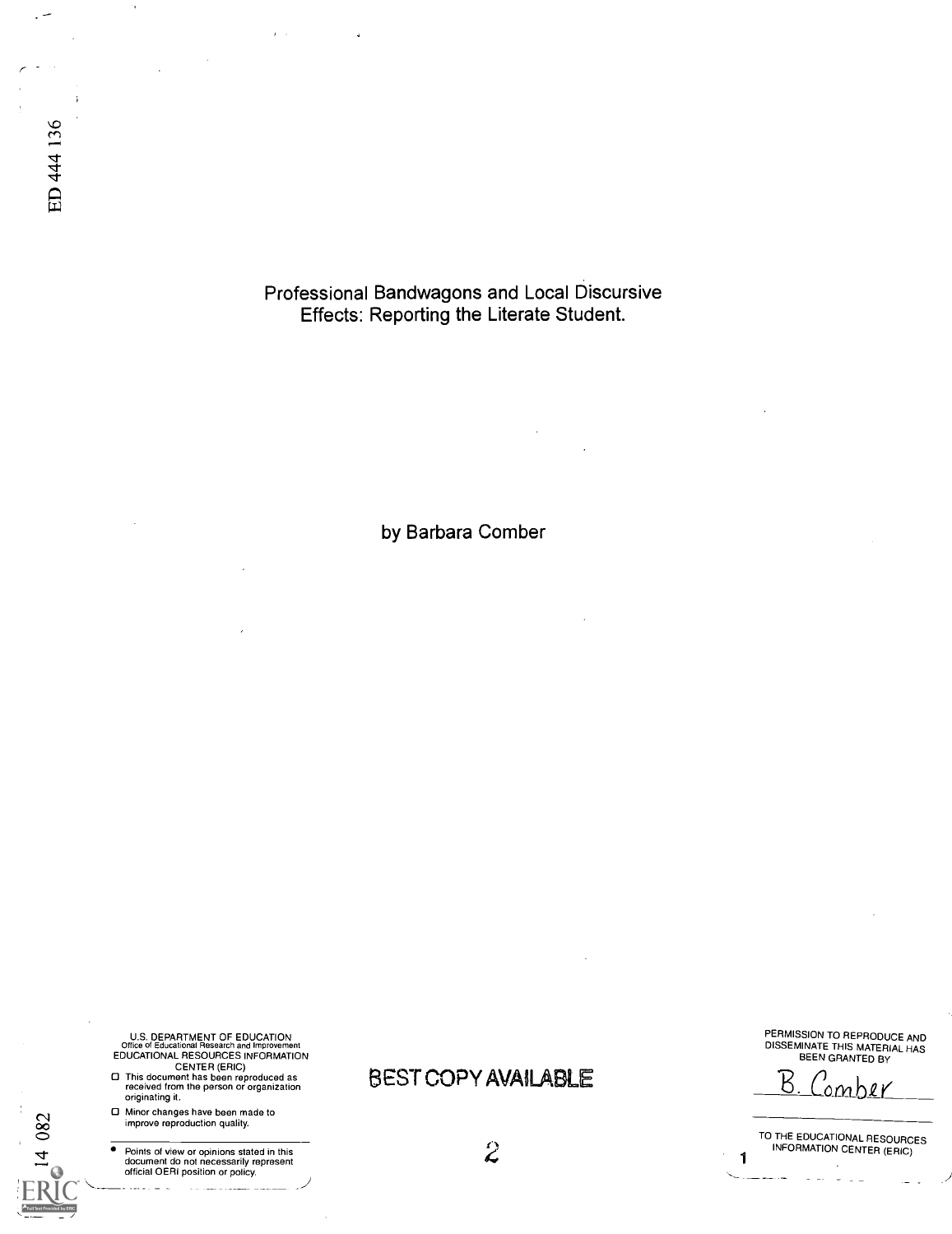## Professional bandwagons and local discursive effects: Reporting the literate student

Barbara Comber University of South Australia e-mail: Barbara.Comber@unisa.edu.au

In text saturated societies, literate practices increasingly organise the mundane routines of life, work and consumerism, leisure and cultural pursuits, the need for the production of a literate population has become, in Foucault's terms, a 'truth' of post-industrial fast capitalist societies. Governments have made literacy a political and economic imperative, devoting considerable sums of money towards literacy education for all citizens. In this managerial context, the need to account for this spending requires that students' literate competencies are closely monitored and assessed, both nationally and locally. In modern disciplinary societies this examination takes many forms and happens as a part of everyday practice.

Literacy educators have long proclaimed the evils of standardised tests and the inevitability of inequitable outcomes on such measures for 'non-mainstream' students. Recently, teacher and student based 'authentic' assessments which take into account the complexity of reading and writing processes and monitor individual development have been strongly promoted by professional associations (see for example International Reading Association and the National Council of Teachers of English Joint Task Force on Assessment 1994) and also by teacher unions. However despite the considerable attention given to literacy assessment, there has been very little examination of one of the most common assessment and reporting practices: namely, the teacher written report card (see Afflerbach & Johnston 1993; McKenzie 1992 for exceptions). It may be that the report card is simply taken for granted and its significance in the lives of students down-played.

Assessment involves sets of discursive practices where the gaze of the teacher and institutional disciplinary practices combine to produce a visible and semi-permanent record of the educable individual. In many modern schools, assessment involves continual monitoring and writing regular written statements about each student. This surveillance culminates in 'report cards' and 'parentteacher interviews' - teachers' official accounts of children's work in schools. The teacher evaluates the performance of individuals across grids of specification which change from time to time. Areas specified may include literacy, maths, environmental studies, behaviour, religious education, physical education and so on. In another school at another time and place the 'subjects' for assessment may be very different. For example students may be assessed on reading, writing and spelling, or language arts, or English. In dividing and naming the literacy field, the report card textually marks out curriculum priorities and local rationalities. My question is: What kinds of literate subjects are constructed in teachers' written assessments of students and what are the effects for different students?



ì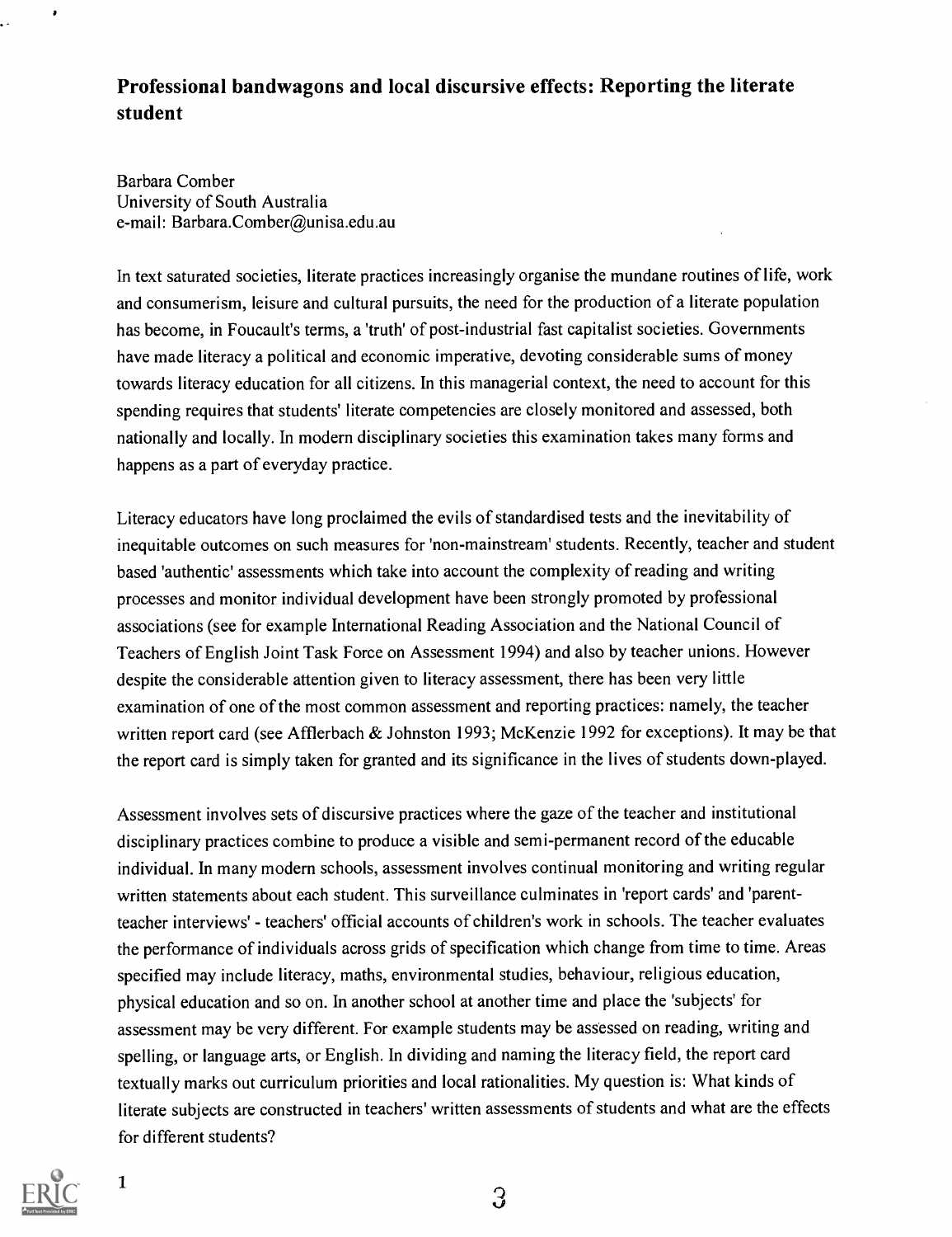In this paper I consider what counts officially as literacy in one small school serving a socioeconomically disadvantaged community (which I call Banfield). By examining teacher written report cards, I show how literacy assessments draw on a multiplicity of discourses in compiling the literate student. This analysis indicates the ways in which educational discursive practices have specific local effects on the assessment of children's literacy and consequently on the ways in which students' identities are constituted in terms of success and failure. In particular, I trace the primary school career of one student as documented in the report archive.

Whilst some neo-marxian educators remain skeptical of 'postmodern' theories (Anyon 1994; Apple 1993), a post-structuralist discourse analysis of the local up-take of forms of 'official knowledge' can provide hard insights concerning the differential material effects and unanticipated consequences of discursive practices on students' educational trajectories (Cherryholmes 1994; Luke 1995). Here, using such an approach I demonstrate how children may be unwittingly disadvantaged despite teachers' best intentions and commitments to progressive pedagogical theories.

#### Compiling the ideal literate subject in the nineties

The report card can be seen as a key site in the process of 'compiling the student'. Here the teacher assessor documents officially how the student measures up along a continuum of ethical and literate competencies (Hunter 1994). Having examined the child across grids of specification they construct a semi-permanent official record of the institutionalised individual (Collins 1991; Luke 1989). Teachers do not write report cards in a vacuum but in specific times and places. How students are assessed, what counts as literacy and how students are described, are subject not only to immediate contextual constraints but also to macro educational and political discourses and practices. In Australia, the late eighties and the early nineties was a period of discursive turmoil and contestation in literacy education. The ascendancy of 'economic rationalism' in government budgets and the dominance of managerial discourses in government policy was noted and lamented by numerous educational theorists (Gee & Lankshear 1995; Knight et al. 1994). During this period the literacy standards of the population became a matter for government policy and media attention.

Progressive approaches to education, and whole language specifically, were under attack from both the right and the left in terms of alleged student outcomes (Connell 1993; Freebody & Welch 1993; Green et al. 1994). The right made claims that declining standards had produced a literacy crisis and the left argued that disadvantaged students were failed by schooling and school literacies. Repeated themes in media reports included the declining standards of literacy in the community, the ineffectiveness of state schooling and the inappropriateness of child-centred progressive methods of literacy instruction. In 1991 the first national policy on language gave considerable emphasis to the



2 and  $\overline{4}$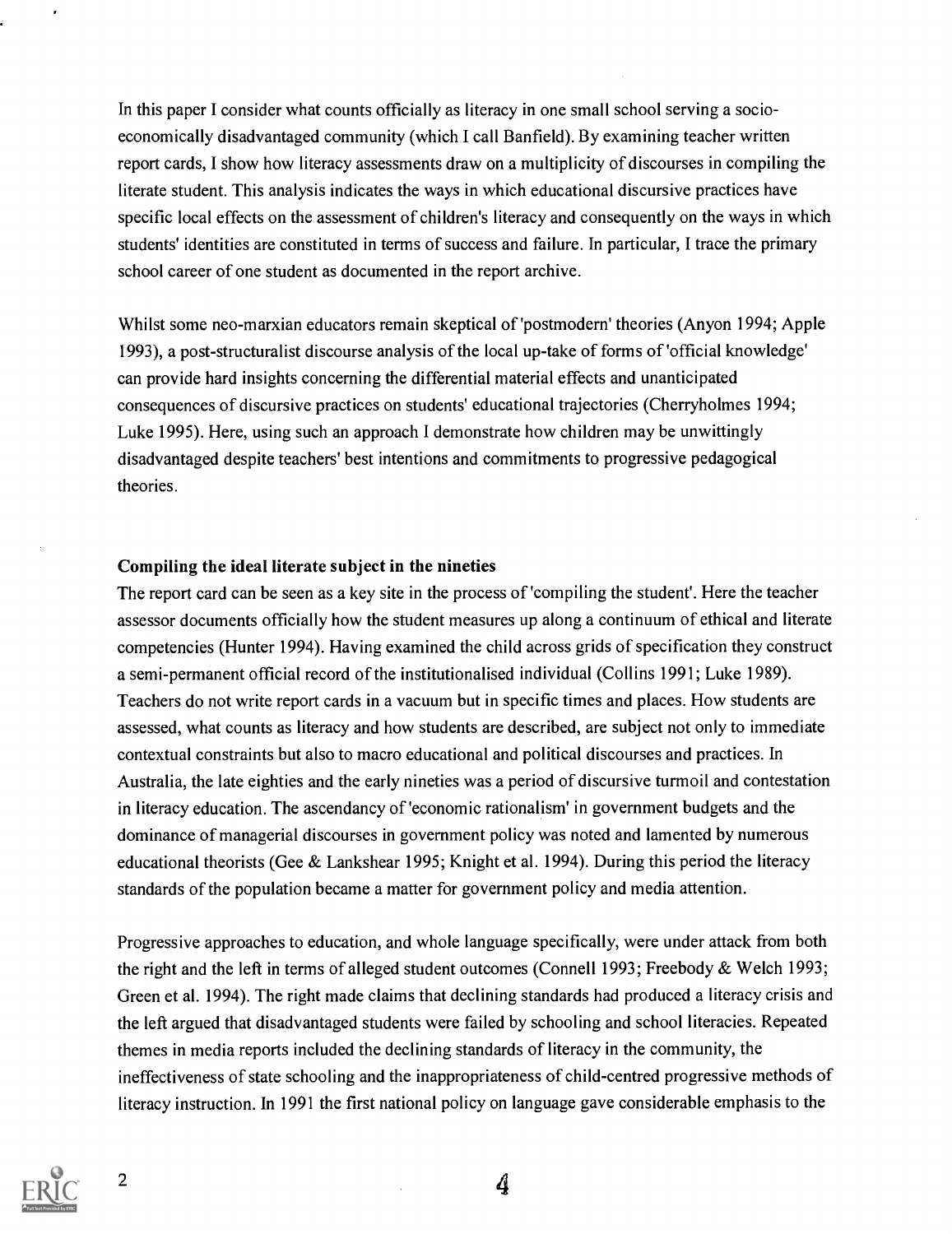economic and social costs of poor literacy and the need to monitor the literacy standards of the Australian community.

In 1992, when I came to the corpus of Banfield reports my aim was to investigate what counted as literacy for that community at that time and to specify the grids of behaviours, attitudes, aptitudes across which students were evaluated. I hoped to track the 'traverse of discourses' (Luke  $\&$  Luke 1995) from macro economic, political and educational locations to teachers' textual practices in school reports.

Similar statements, constructions, images and metaphors may appear and reappear in written and spoken texts like the policy document, the syllabus, principals' memos, the staffroom conversation, the teachers' guidebook, and, of course, the textbook. (Luke & Luke 1995, p.371 )

Following this approach, I examined the entire corpus of report cards written by the four teachers during 1992 (approximately 300 reports - 3 reports for each child). There was no consistent format for report cards with the staff having decided to do things, as they put it, 'in their own unique ways'. The layout and design were not prescribed, there were no boxes to tick and in the first two reports of the school year there were no standard subject headings or divisions (see Fig.2).

On the surface then, the Banfield report appeared an open-ended document  $-$  a blank page to be filled by each teacher writer as she saw fit. However, across the corpus there was evidence of common discursive practices. The impact of progressive developmental discourses was clear in the trend towards holistic, naturalistic assessment, based on 'kid-watching'. Teachers wrote in terms of 'observed behaviours' and 'signs of development'. Mostly, teachers produced one full page of text.

Closer analysis indicated that the reports were not only similar in terms of lay-out and broad approach, but also in terms of how students were described. I began by examining the vocabulary used, because as Kamler (1994) points out lexical choices are not insignificant; networks of words illuminate the discourses employed. Words construct specified grids, norms against which the student can be judged. Key lexical items across this corpus of reports included 'work', 'develop', 'task', 'time', 'success'. For example, the word 'work' (or worked, works, working, worker) appeared 594 times on a computer search of 148 reports. It is interesting to note that on the same scan the word 'learn' (or learnt/learned, learns, learning, learners) appeared 187 times. This scan indicated that no other key words were used anywhere near as frequently as work: task (179), develop (170), help (166), time (161), success (122), progress (59), commit (53), strategies (4), manage (33). In the same scan, writing appeared 185 times, spelling 109 times, language 44 times, reading 35 times, grammar 6 times, and speaking on one occasion.

This broad analysis, including vocabulary counts, highlighted the significance of the managerial discourse in the formation of the student at Banfield at that time. However teachers did not draw exclusively on the managerial discourse but blended it with other discourses: educational ('skills',

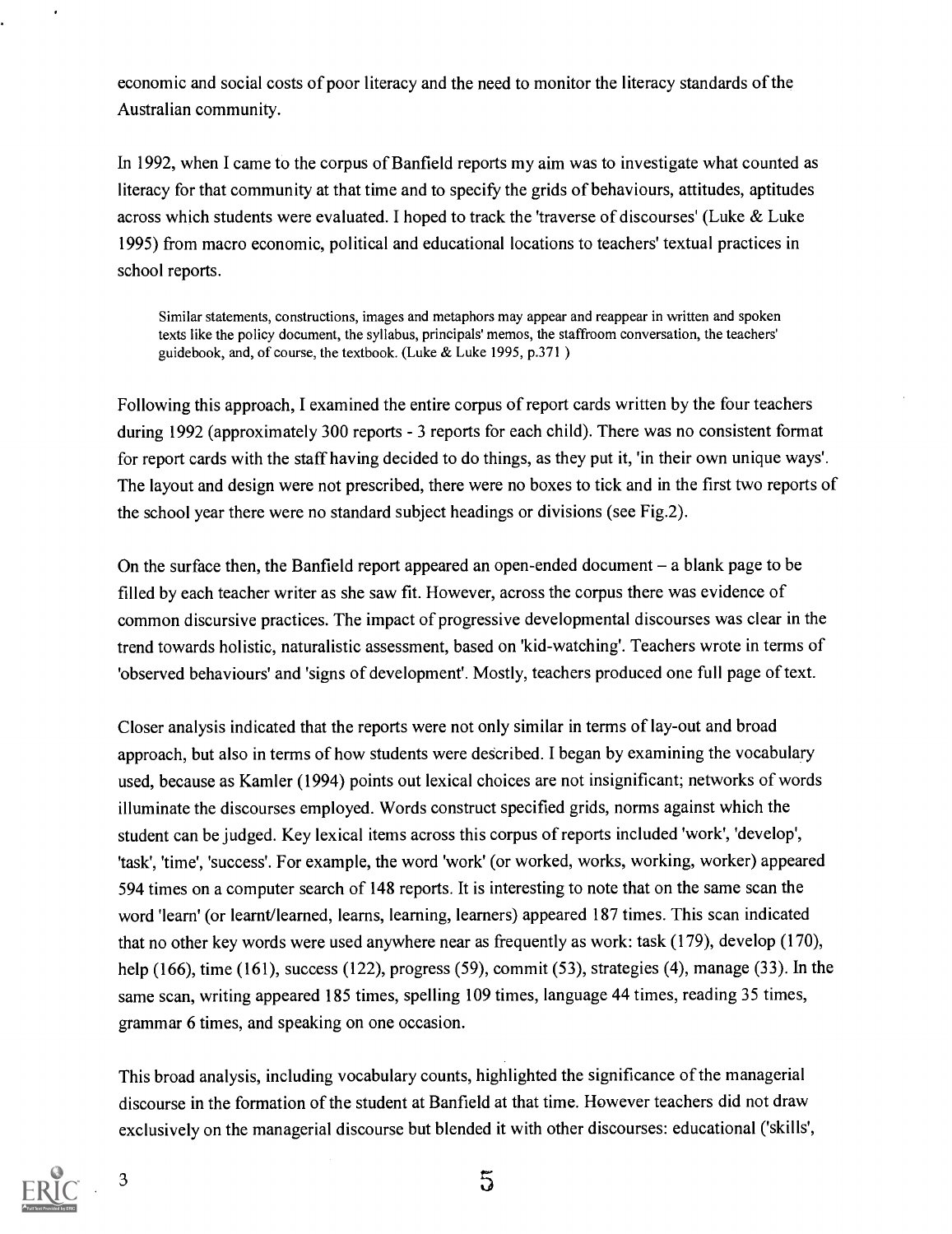'strategies', 'progress', 'learning'), psychological ('displays', 'development', 'attitude') political ('justice') and moral ('helpful', 'cooperative', 'commitment'). After an analysis of the reports of a number of successful students I constructed a grid summarising the ideal student as constituted in teacher's reports. The consistency of what counted across the teacher writers was notable.

| Observable behaviours                                                                                                                                                                     | Attitudes                                                                                                                                                                                              | Contributions to the class<br>community                                                                                                                                                                                                                                                                                                                                                                           |
|-------------------------------------------------------------------------------------------------------------------------------------------------------------------------------------------|--------------------------------------------------------------------------------------------------------------------------------------------------------------------------------------------------------|-------------------------------------------------------------------------------------------------------------------------------------------------------------------------------------------------------------------------------------------------------------------------------------------------------------------------------------------------------------------------------------------------------------------|
| working quietly<br>remaining on task<br>having necessary equipment<br>clarifying tasks<br>asking questions<br>seeking help<br>managing time<br>evaluating own progress<br>completing work | being committed<br>being enthusiastic<br>[being] without aggression<br>٠<br>being responsible<br>being keen to meet work<br>expectations<br>being positive<br>having a healthy attitude to<br>learning | being sensitive<br>being compassionate<br>being fair and just<br>being helpful and cooperative<br>forming positive<br>relationships with peers<br>helping, supporting and<br>encouraging others<br>contributing thoughts, ideas<br>and opinions<br>summarising discussions<br>making insightful<br>observations<br>having a sense of humour<br>building on opinions of<br>others<br>ready to take on extra duties |

| Fig. 1 The ideal student |  |
|--------------------------|--|
|--------------------------|--|

The specified observable behaviours explained how the student should relate to their teacher and their work. The ideal student actively related to the teacher by seeking help, asking questions and clarifying tasks. Further, the student was prepared for work, works quietly and consistently, evaluates their own progress and completes tasks on time. A teacher-student-work relationship is constituted here. The ideal student is one who initiates contact with the teacher in order to get the job done. Such a student is self-regulated individual. When students display such behaviours, the teacher is able to make diagnostic assessments about student attitudes - commitment, enthusiasm, responsibility, a healthy attitude to learning and so on. Students are congratulated on these assumed internal attitudes, which allow them to become successful students. While this may appear as positive and benign with reference to the successful student, as I will show later there are problems with teachers diagnosing students' internal states, especially when the students represent neither the ideal, nor the norm. Luke explains:

The danger here is that, as 'behavioural clinician' (Foucault, 1977), the teacher will be ascribing to the student a cognitive state which is indeed the accomplishment of institutional discourse (Luke 1991, pp.17- 18).

The grids of behaviours and attitudes tabulated above indicate how students should relate to themselves and to the teacher. However as members of a classroom community, students were not only responsible to themselves but also to their peers. The student subject required here was a social being who demonstrates care for their community by being sensitive, helpful, cooperative, compassionate and by using their talents (sense of humour) and abilities (making insightful observations) for the good of the whole community. Thus the ideal student at Banfield at this time



4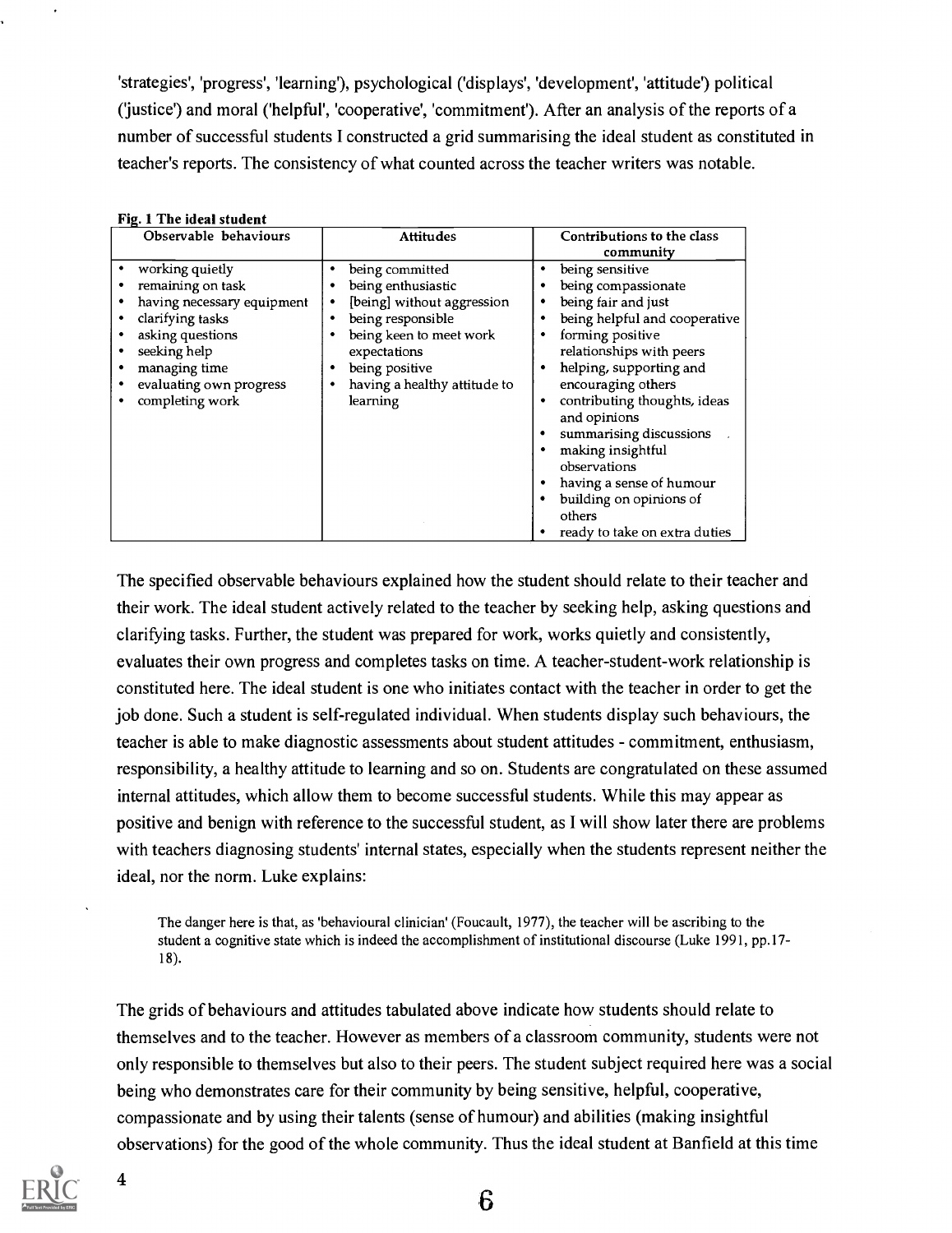was not the isolated competitive worker or even an active learner, but a socially responsible community member. Being fair and just, compassionate and having a sense of humour were placed alongside completing work and meeting deadlines. The student, as the citizen-to-be, was assessed on more than academic aptitudes or work rates. Thus the managerial discourse was recontextualised in the ethos of this parochial school.

In one sense, it was reassuring that while the managerialism had arrived in this small community school, this dominant discourse from the public sphere was modified and remodelled in this site. The analysis yielded a concrete illustration of the contradictory nature of the postmodern subject and how a multiplicity of discourses impact on teachers' work and literacy pedagogy. However, this broad analysis alone was insufficient in considering questions about the impact of these discursive formations on the lives of disadvantaged students and in particular the ways in which literacy was inserted into the construction of success and failure in the report cards. How would such a grid of competencies work for or against a student who was assessed as problematic? It is to Carlo's story to which I now turn.

#### When literacy is a 'challenge': Euphemism in teacher reporting

Carlo had been at Banfield for upwards of five years by the time the report reproduced below was written (see Fig.2). Carlo lived with both parents and several brothers and sisters. He spoke Italian as his first and family language and had learnt English as a second language at school. When this report was written he was in grade six in a grade five/six/seven composite class.

#### Fig 2 Carlo's Grade Six Report

BANFIELD SCHOOL REPORT Carlo Carlo Xear 5/6/7 April 1992 Carlo began this year with a positive attitude. His actions showed that he was determined to succeed. He was prepared each day with the things that he needed, he began work quickly and he remained on task. Carlo has maintained this attitude most of the term. Consequently, he is experiencing a successful term. Our recent language work represented a major challenge for Carlo and he worked hard to meet it. During this work Carlo began to realise the importance of managing his time wisely. He is currently developing the skill of breaking the large task into smaller bits and then working through them, step by step. He is beginning to realise the need to clarify the task when he is unsure and to seek the help that he needs. He is gradually becoming aware of his own responsibility in his learning. With continued practice and encouragement Carlo will further develop in this area. Carlo's main area of need at this stage is reading. He needs support and daily practice. I am encouraging Carlo to regularly change his book, to read at home and to read to me. He is showing positive, signs of growth. Carlo is helpful and co-operative in class. He is always willing to take on extra duties. Signed teacher Principal

Carlo is evaluated across a grid of performance drawing on managerial, psychological and educational discourses. He has a 'positive attitude', 'his actions showed that he was determined to succeed', he has 'the things he that he needed', he 'began work quickly' and 'remained on task', 'he is experiencing a successful term'. However, the use of success in relation to a 'successful term' is qualified. In the second paragraph there are some signals that Carlo, despite his following the norms of hard work and effort, may not be experiencing the same kind of success as his peer Joel.

7 BEST COPY AVAILABLE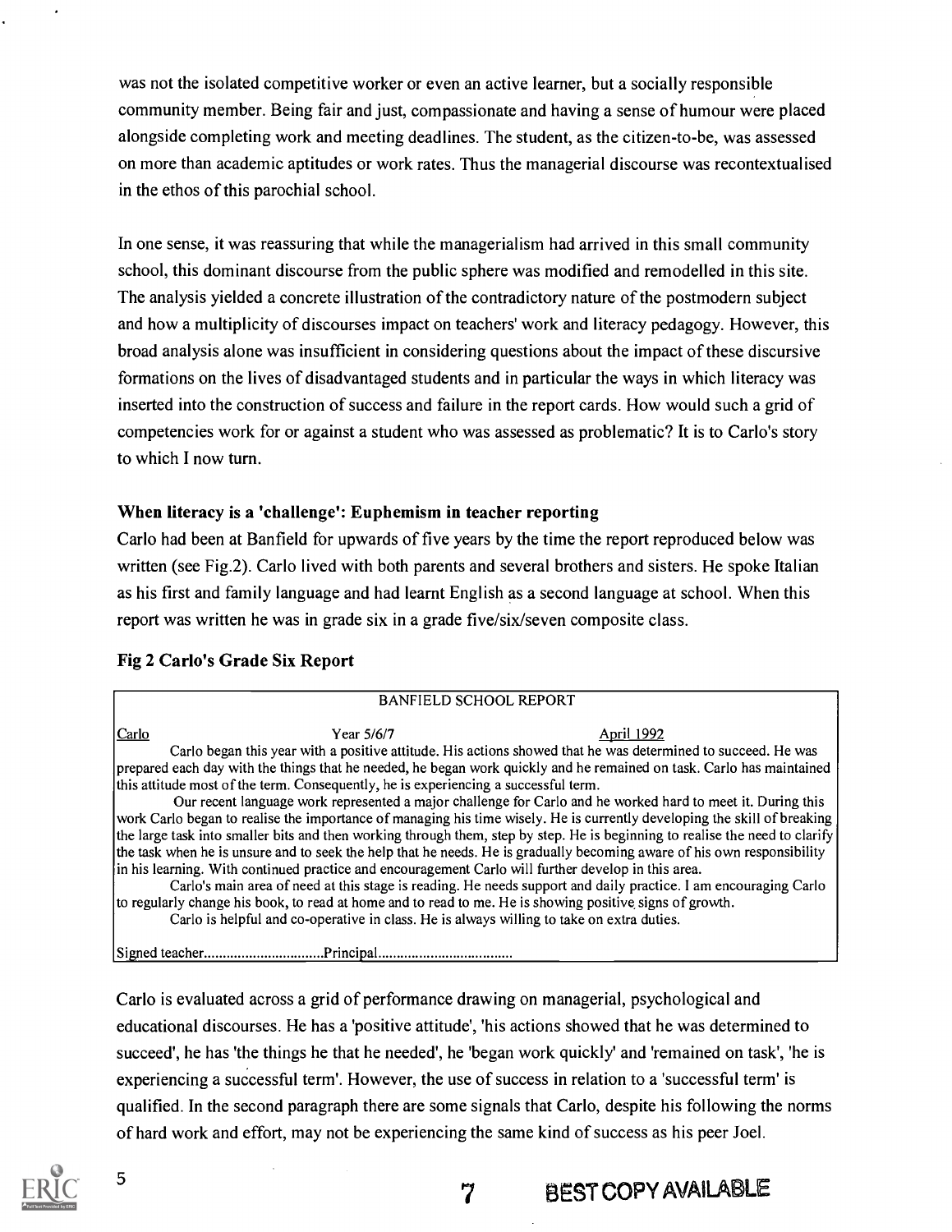In Carlo's case positive attitude may not be enough. We are told that the recent language work 'represented a major challenge for Carlo'. Then we are told that Carlo 'worked hard to meet it'. The teacher goes on to portray Carlo as needing to 'break the task into smaller bits' in order to work through them 'step by step'. While it is never made explicit, there are hints that Carlo finds school work difficult.

In Carlo's report, words such as 'major challenge', 'unsure', ' smaller', trigger warning bells for teacher readers, but may well go unnoticed by parent readers. Given their multiple audiences and functions, it is not surprising that teachers are cautious in what they write in reports. In anticipating student, parent, teacher, principal and other allied 'child professionals' as would be readers, teachers need to be careful. The report is a document intended to produce positive effects unobtrusively and to avoid producing negative effects. Euphemisms provide one technique for teachers to soften negative evaluations of the student (McKenzie 1992).

While Carlo has presented himself as the ideal student in terms of work habits and attitudes, the 'language work' continues to present him with a major challenge. After signalling that all is not completely, but without identifying exactly what is wrong, the teacher moves to reassure by promising that with 'practice and encouragement' Carlo 'will further develop in this area'. Exactly what 'this area' is remains unclear.

The report then goes on to state that Carlo's 'main area of need at this stage is reading'. Exactly what is needed is not specified, but if we deduce from what follows, it would appear that Carlo needs reading practice. He needs to change his book regularly, to read to his teacher and to read at home. The report indicates that the teacher is watching Carlo closely and that he needs to be checked regularly. Having been identified as a novice reader, Carlo is reported as requiring step by step practice and continual professional monitoring. Why Carlo needs this practice is not explained. This paragraph reassures parent readers that he is showing positive signs of growth, presumably in reading, though what these signs consist of is not explained.

The teacher is faced with multiple dilemmas in writing Carlo's report. Having set her criteria around work habits and attitudes, it is then difficult to write about a student who presents with these, but still struggles to succeed by academic criteria. Thus the report is written to acknowledge Carlo's efforts but to signal to a professional reader that all is not completely well. The chances are that this report could be heard by Carlo, his parents and siblings as 'successful', whilst the principal, future teachers and the principal of the selective high school to which he might apply, will recognise the euphemisms for a student experiencing learning and literacy difficulties – the child who needs the task broken into smaller bits, who experiences major challenges with his language work and who at eleven and a half years of age needs to read aloud to his teacher. Carlo (even with the right attitude, commitment, responsibility and work habits) is recognisable as a student with literacy difficulties, if

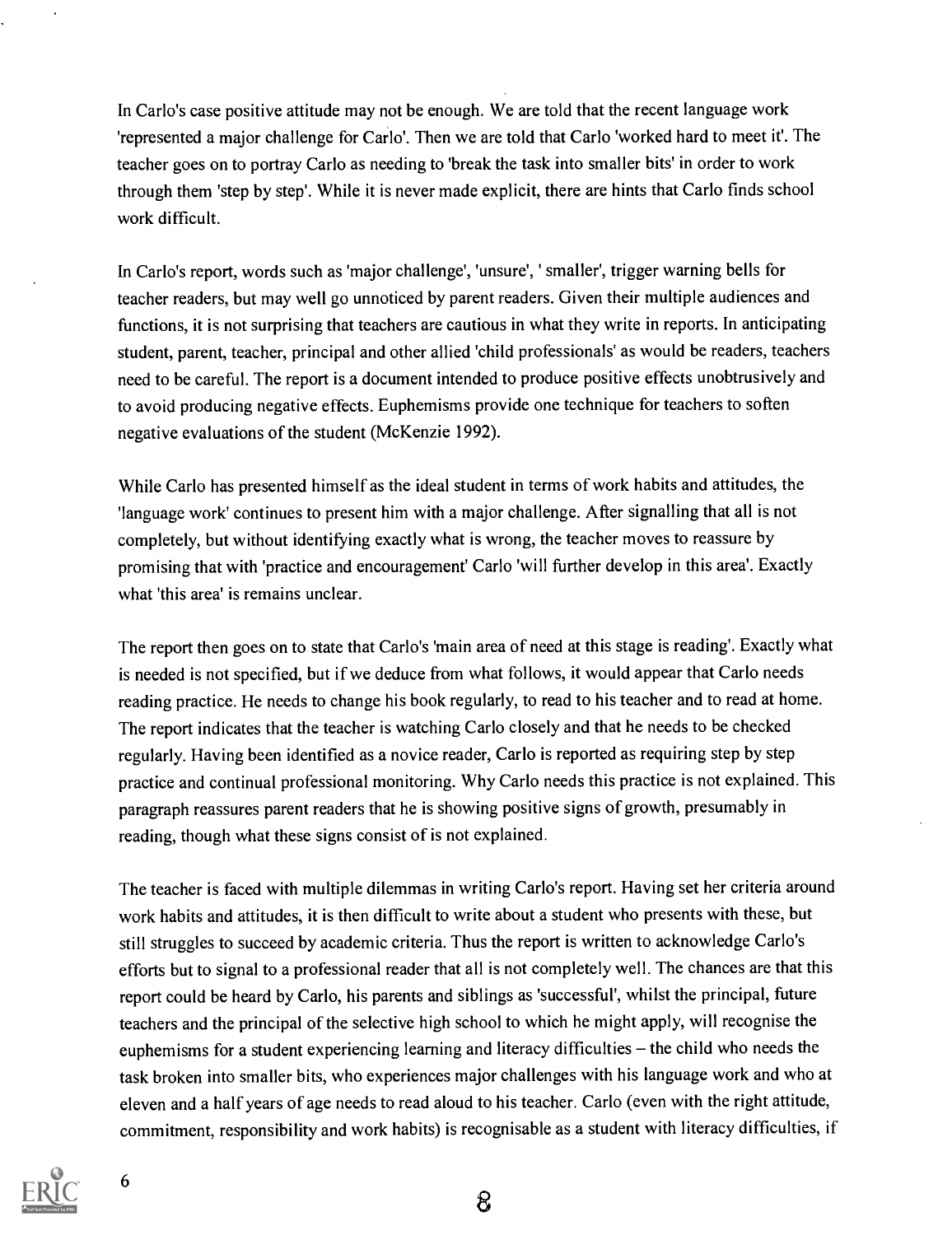unspecified. Because literacy was presented as a stumbling block for Carlo's school success, I decided to investigate his archival records more closely, to see how he had come to this point in his schooling.

#### What counts as literacy ? Looking through Carlo's reports

Carlo's corpus of reports can be read as the dossier of a literate subject. I read the reports historically, making reference to dominant educational discourses especially those which relate to literacy education. My aim was to consider the discursive construction of the literate subject, with reference to one student. In analysing Carlo's report file my questions included: What counts as literacy? How does Carlo perform according to changing and non-changing criteria? What do Carlo's reports say about: Who Carlo can/should be? What must be transformed? What must Carlo do and be to be a success in the literacy classroom? What changes and what remains the same over his primary school career?

Focussing in particular on the literacy related entries, I followed Carlo's school career at Banfield through his reports from 1989 (the earliest on file) to 1993 making comparisons across the five year period. Through this longitudinal corpus, I worked towards historicising and contextualising the discursive construction of the contemporary literate subject at Banfield and I considered continuities and discontinuities as they related to one child's school experience.

Carlo's report archive began at grade three and concluded with grade seven. Reading the corpus of Carlo's school reports retrospectively was akin to reading a narrative of a child's life at school  $-a$ series of regular updates on Carlo as student. It also illustrated how the reporting of literacy was done over this period by a number of teachers and how different aspects of literacy are made to count differently at different times. Using the teachers' divisions and namings across the report cards I charted the aspects of Carlo's literacy performance which were reported over the period : writing (including spelling, handwriting, copying and punctuation); reading (including reading aloud, borrowing habits, difficulty of book); areas of challenge (including reading, spelling and handwriting); research work (including the Grand Prix and Dolphins); using the computer; behaviour during literacy lessons (including enthusiastic oral participation); and suggested changes to Carlo's literacy behaviour (including the need to practise reading and writing at home and to complete tasks).

Carlo's reports indicate that what is reported as literacy fluctuates. Research work and using the computer (areas where Carlo is reported as performing well) appear in grade six, but these literate practices are absent categories in all other grades. The impact of a particular teacher's approach is perhaps evident here. The changing nature of school literacies is also evident in relation to the status of stories. In early reports there were frequent references to stories: 'able to construct short stories', 'enjoying writing stories', 'producing longer stories', 'enjoys following a story with a picture', 'often

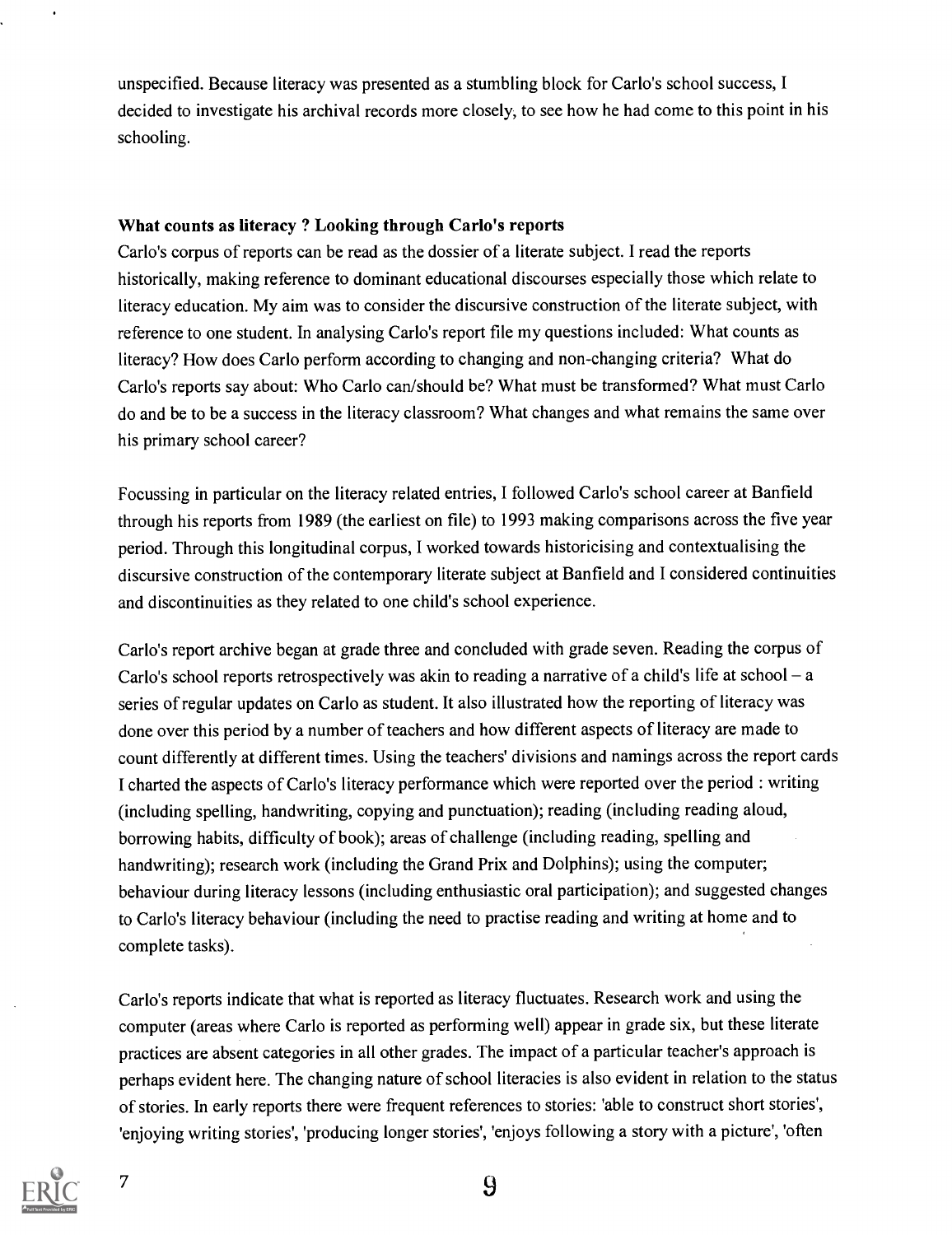the first person to finish a story'. From grade five onwards however, stories are no longer mentioned. Rather we hear of Carlo's 'work',' his understanding that writing is for different purposes and has different styles', 'his language work', 'his recent research work', 'some good quality work'.

This change may have related to ongoing debates in Australia about the relative importance of students' reading and writing in genres other than personal narrative or story. Teachers at Banfield had participated in professional development courses about genre pedagogy and resource based learning which promised better literacy outcomes for disadvaritaged students. At Banfield teachers took such messages seriously and made story writing less important. They worked hard on teaching the 'genres of power' and having children read and write information. At the same time they were under pressure to increase student productivity and outcomes. Thus the word work came to feature in assessing Carlo's literacy - 'his language work', 'his recent research work', 'some good quality work'.

The discursive traces of the report cards indicate which curriculum reforms have impact in what counts as literacy at a particular time and place. However, given the emphasis in much literacy related research about the importance of children from diverse and disadvantaged communities having opportunities to tell and write their own stories this closing down of this part of the literacy curriculum may signal a potential problem (Dyson & Genishi 1994). Whenever a narrowing of curriculum occurs it needs to be scrutinised in terms of whose interests are served by such a trend.

Apart from these curriculum changes there are other differences which relate quite directly to teachers' evaluations of Carlo's literacy. What is reported varies in different grades. For example, reading is sometimes a key category for reporting and sometimes ignored altogether. After being reported positively in grade three reading then disappears in Carlo's grade four and five reports, only to appear again in grade six. Pedagogical discourses allow Carlo to be seen as an 'independent reader' in grade three but for reading to be his 'major area of need' by grade six. Yet in grade seven, Carlo is simply reported to be more confident in reading aloud. In this case it is easy to see how children may become casualties of pedagogical trends. The frames for assessment affect what can be seen by the teacher and how it can be reported and produce effects for particular students which may make a difference to their school careers and life choices. For teachers who work with and for disadvantaged communities the pressure to attend to new priorities is great.

It is interesting is to see the discursive shifts in what counts as literacy in Carlo's report cards, but what difference might such changes make to Carlo and his classmates in their educational careers? For the remainder of the paper I discuss closely on the effects of changing pedagogical discourses on how Carlo's literacy was reported.

### Discourses of development: Talking positive

In Carlo's grade three reports progressive discourses of development were dominant. The teacher's report writing is informed by the proposition that children, given the right conditions and support,



 $\frac{10}{10}$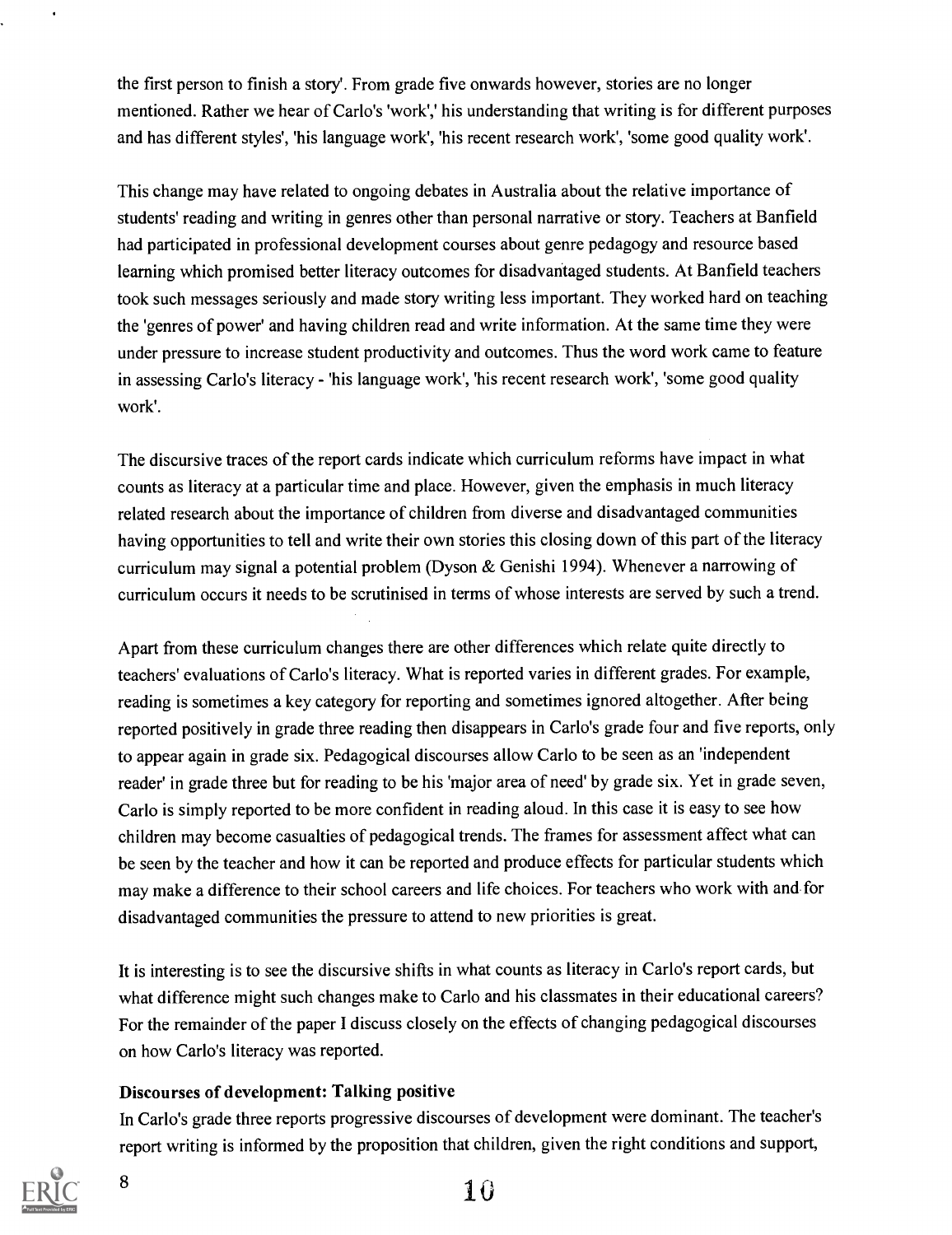develop naturally and at their own rates. Thus the teacher writer focusses on what the child can do with print. Such discourse was dominant in the Early Literacy Inservice Course (ELIC) which all early years teachers in South Australia undertook in the mid to late eighties. Teachers were encouraged to welcome errors as signs of growth and see mistakes as evidence of new learning. The emergent literacy learner was encouraged to take risks. Teachers learnt how to watch children for developmental signs to write assessments which reported positively on 'what the child can do now' rather than what he or she could not do. Carlo's grade three reports indicate that his teacher has been extremely diligent in following this professional advice.

Carlo's grade three literacy is constructed in terms of writing skills and reading. Evidence of development is in Carlo's production of more text ('produce more', 'longer stories'), reading more. Other evidence of improvement are Carlo's 'attempts' to read more difficult vocabulary and books. Attitudes are also important as indicated by words such as 'enjoy', 'motivated', 'happy', 'positive', 'loves'. The teacher writer portrays Carlo as a child who is developing as a reader and as a writer and who is 'more attentive to the whole reading and writing area'. On the surface Carlo is doing just fine when the progressive criteria of healthy attitude and risk-taking are applied to his performance. However careful analysis of the text indicates that the teacher's positive evaluation is not unequivocal. Use of words such as 'more', 'longer', 'improved', 'capable', 'potential', 'now', 'coping', 'difficult', 'attempts', 'hard' and 'effort' signal Carlo's qualified success in early school literacy. Carlo's positive assessment is on the basis of his improvement, but Carlo has not yet 'made it'. He 'is capable of, 'beginning to understand' and 'has the potential to'. The message is that Carlo is now beginning to do what the literate student should and that if he keeps practising he will improve on the things that count: longer stories, spelling, punctuation and neatness.

The unstated model student happily reads and writes increasingly longer and more difficult stories and attends to correctness. A parent reader of these reports is reassured that what should be happening for Carlo's literacy is indeed happening. But the developmental discourse  $-$  becoming, beginning, developing, improving  $-$  makes it difficult to know where Carlo really stands.

By grade four Carlo's new teacher, whilst still using positive developmental discourse, begins to slip in more direct warnings that Carlo's continued development is contingent on his making some changes. His reports for this year can be seen as expressions of conditional or contingent improvement. Carlo will improve *if* he develops more refined listening skills *if* he practises his writing at home, if he practises his reading more too. His reports are laden with words and phrases which signal conditional growth: 'at times', 'when Carlo takes time', 'but', 'yet', 'perhaps', 'could', 'particularly' and 'when'. The teacher summarises this stance in the third report for the year.

Often his true ability is affected by his lack of concentration. In order for any marked progress to occur, Carlo needs to become more dedicated and confident.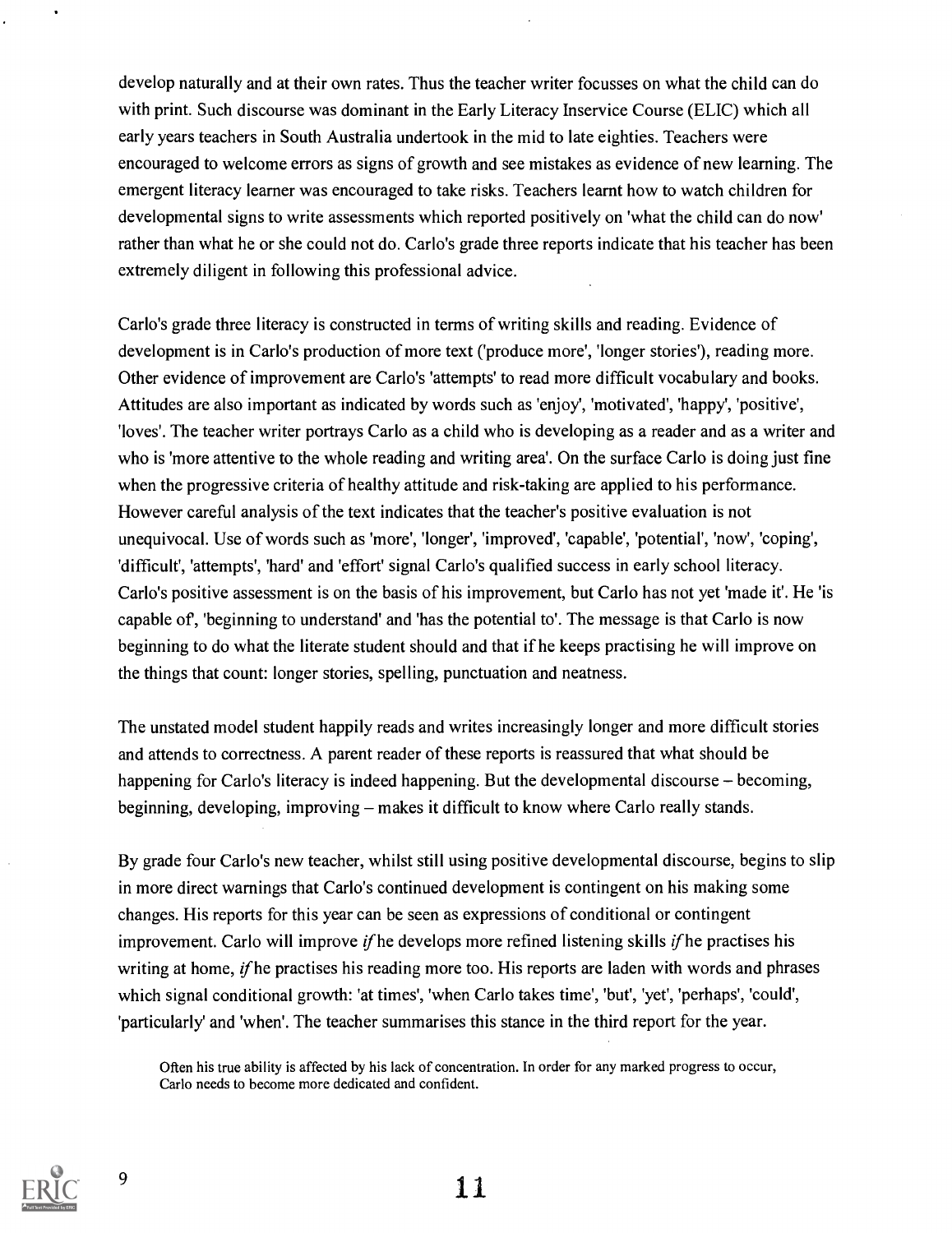In this year's reports is also the first indication from a teacher that Carlo prefers the oral to the written mode.

Generally he finds it far more exhilarating to discuss his thoughts and adventures.

Thus it seems that Carlo has not continued to produce more as he did in grade three and perhaps that the amount expected for grade four is more again than Carlo produces. In grade five this theme is continued. At this point the teacher writer states directly, if euphemistically, that Carlo finds some areas of learning challenging. The progressive developmental discourse - what Carlo can do - is placed alongside what Carlo does not do.

Carlo's literate performance is thus subjected to a kind of heteroglossia. At times he appears to be making progress, at others he is a cause for concern. Until grades five, six and seven however, there is no clear statement that Carlo's literacy performance requires anything other than patience, effort and practice. He is in a sense simultaneously protected and put at risk by the dominance of developmental theories in progressive educational discourse of that period. How this works can be seen more acutely through an analysis of the ongoing theme of spelling which appears in some form throughout Carlo's primary schooling.

While some things change over the years some things stay the same. Carlo's spelling remains a category for reporting in all grades, but how it is reported over time changes markedly.

| <b>Grade three</b> | His spelling has improved and now displays an understanding of the sounds that make up       |
|--------------------|----------------------------------------------------------------------------------------------|
|                    | words.                                                                                       |
|                    | His spelling and punctuation skills have improved throughout the year.                       |
| Grade four         | He attempts to self-correct his work, by circling words which he is unsure of spelling.      |
| Grade five         | He has shown a development in his understanding and knowledge of spelling skills and         |
|                    | strategies and this has been evident in his writing.                                         |
| Grade six          | His spelling, grammar and sentence construction has benefited from the extra time spent      |
|                    | with him.                                                                                    |
| Grade seven        | His very real challenges lie in Spelling, Handwriting and copying. He needs to further       |
|                    | develop strategies for word attack. He needs to carefully copy words. He needs to break up   |
|                    | the words and he must apply all previous teaching to the word. Carlo is taking more          |
|                    | responsibility for writing words but for his success he must take responsibility himself. He |
|                    | must see the value in correct Spelling and must always apply the strategies he is learning.  |
|                    | Only he can do it.                                                                           |

Comments on spelling

Even though spelling is never absent from Carlo's reports it is not explicitly defined as a problem until his final year of primary school. In earlier years the reports suggest that his spelling is



 $\bullet$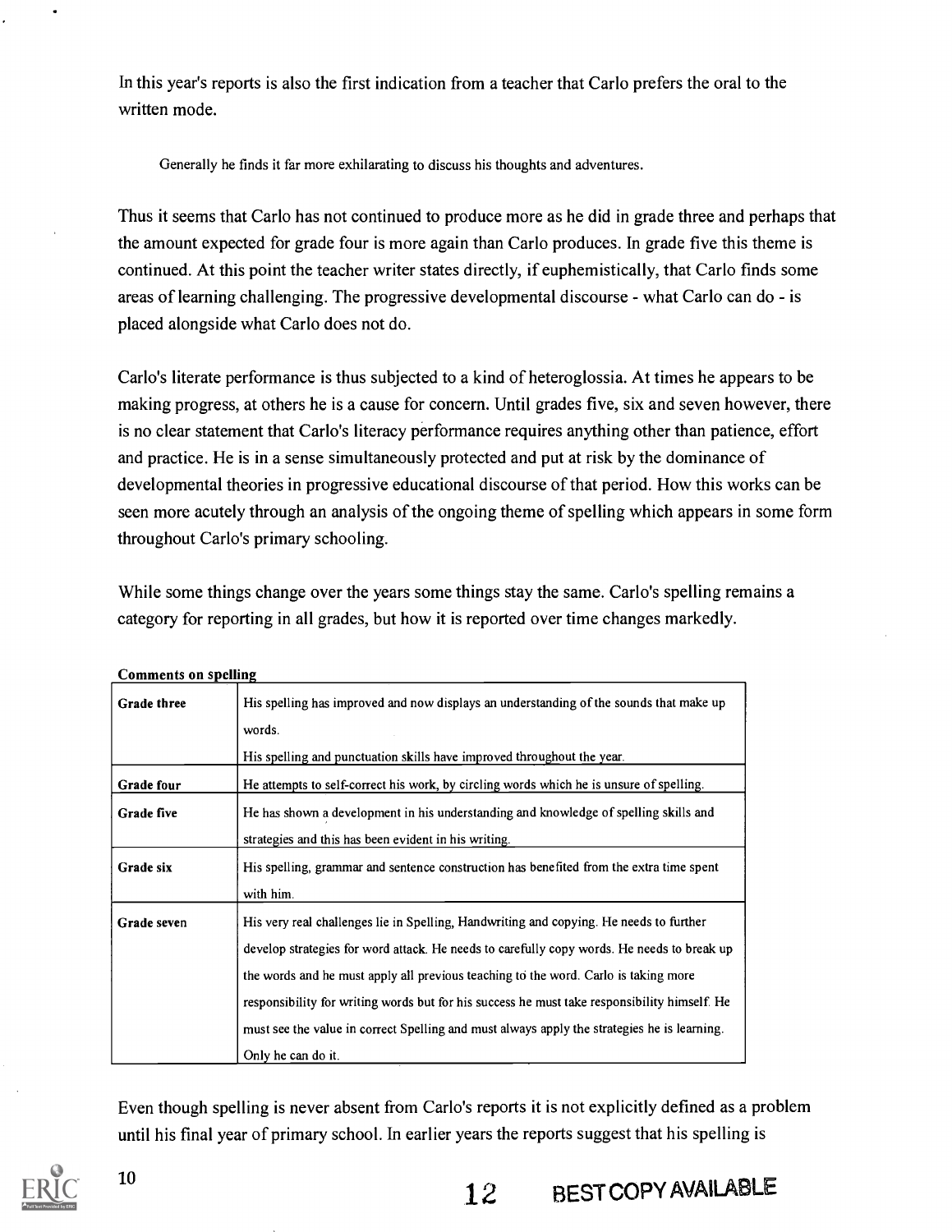improving. This talk of improvement implies that spelling is a difficulty but reassures the reader that it's getting better. Carlo understands the sounds that make up words, attempts to self-correct and had developed an understanding of spelling skills and strategies. In grade six he has 'benefited from the extra help' received in spelling, grammar and sentence construction. However by the middle of grade seven Carlo's spelling is made the teacher's major focus in the report. In the early years of Carlo's schooling two things are happening which serve to make spelling visible, but not a cause for concern. Firstly the process writing movement constructed spelling errors as signs of development. Secondly Carlo's early childhood status protects him from the expectation of correctness as a norm throughout his early and middle primary school days.

By the time Carlo reaches grade seven, however, process pedagogies have been severely challenged particularly in terms of the academic outcomes they produce for disadvantaged students. Newspaper publications have fabricated a literacy crisis. His elementary school career is near its end. He will soon move on to high school. How spelling is reported in these circumstances changes.

What can be said about spelling in 1989 differs from what can be said in 1993. In 1989, 1990 and 1991 Carlo's spelling is reported in the context of his writing development. His teachers employ the rhetoric of process-writing and developmental literacy pedagogies to account for Carlo's spelling: 'displays an understanding of sounds', 'self-corrects', 'circling words he is unsure of. So long as there is improvement along the developmental grid, there is no problem. During this period Carlo is within the norms of 'healthy development' as defined by progressive accounts of literacy. In 1992 his teacher reports that he has extra time spent with him on spelling, grammar and sentence construction and that he has benefited from that. Carlo's receiving extra assistance is a clear sign that teachers perceive him as having difficulty in these areas. Nevertheless the positive reporting is maintained.

By 1993 however Carlo's time to develop appears to have run out! In this report Spelling (this time capitalised by the teacher writer) takes on a new significance in Carlo's formation as a literate subject. Here Carlo's spelling becomes an issue of moral identity. If Carlo is to have success he 'must take responsibility himself. The repeated 'must' signals obligation. In 1992 and 1993, the obligation to take responsibility for oneself is a continued theme throughout the report corpus. It may refer to on task behaviour, meeting deadlines, abiding by school rules, treating others with respect and many other attributes required of the ideal Banfield student. On this occasion spelling becomes central to Carlo's success and only he can take responsibility and fix the problem. The teacher writer lays out the pedagogy required – what Carlo must do in order to become properly literate. The many years of time to develop now behind him Carlo must now do all that his previous teachers have told him in order to spell correctly and he must see the value in correct spelling.

In this context Carlo's literacy is no longer subject to the judgement of the patient, positive kidwatcher, but to a discourse of accountability to which even the primary school student must defer.

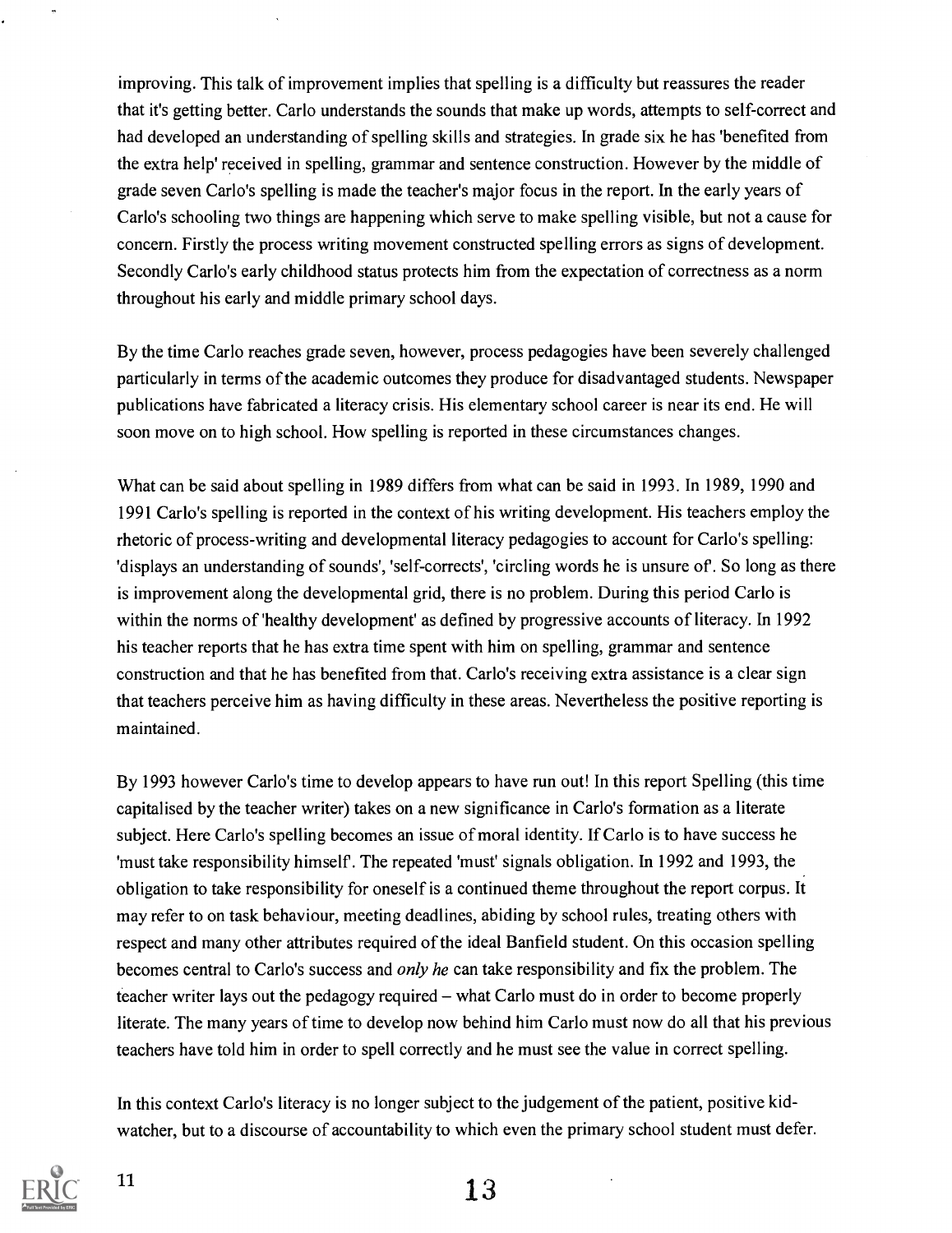All of the previous teaching he has been given must now pay off. Carlo must now fix himself using the resources his previous teachers have given him. Not to learn to spell is irresponsible on his part.

One could read Carlo's reports as an exercise in unfairness. We might ask how is it that Carlo's spelling could be reported in positive terms for so long only to become a major cause of concern in his final year of primary schooling. But the 1993 report results not from any unfairness or lack of attention to a learner at risk, but becomes possible at this time in a way that it could not have been written earlier. Changes in how the literate student is reported in 1989 and in 1993 exemplify a discoursal change in education. It is not that the 1993 teacher writer suddenly blames Carlo, but that the kinds of student she is asked to produce in 1993 constitutes Carlo's spelling as a problem. If Carlo's spelling is a problem, then treating Carlo wholistically (because progressive discourses are not completely absent, merely displaced) constructed Carlo as a problem, as a student who ha's major work to do upon himself. Spelling becomes a moral issue - something which can be modified through taking responsibility for oneself

#### Educational discourses, pedagogical bandwagons and student casualties

Pedagogical bandwagons borne out of educational discourses do have specific effects on children's school experiences, learning and the ways in which they are judged. Some of these effects can be seen as positive, where we see teachers working to preserve the self-esteem of their students. Developmental discourses direct teachers to see what the child can do. But developmental discourses also limit what teachers can say. In Carlo's story we can see how the professional knowledges directly impact on teachers' assessments and how Carlo's educational career becomes an unintended casualty in the process.

It is not that whole language or developmental progressive discourses per se are the culprits here, it is the certainty with which theories of learning and childhood proclaim how the child should be understood. The point here is that any pedagogical bandwagon or sets of educational theories brings with it associated risks. Genre, critical literacy, Reading Recovery and so on, all make claims to the truth about child literacy and hold out hopes of power for disadvantaged students. These expert discourses change what can be said, where teachers should look, whether they count mistakes as 'signs of growth' or as evidence of an 'at risk' student. The challenge is to develop ways of anticipating and analysing the risks that attend all educational theories, risks which increase exponentially when a theory achieves bandwagon status and promises 'the solution'.

#### References

- Afflerbach, P. & Johnston, P. 1993, 'Writing language arts report cards: Eleven teachers' conflicts of knowing and communicating', The Elementary School Journal, vol 94, no. 1, pp. 73-86.
- Anyon, J. 1994, 'The retreat of Marxism and socialist feminism: Postmodern and poststructural theories in education', Curriculum Inquiry, vol. 24, no. 2, pp. 115-33.



 $\mathbf{a}$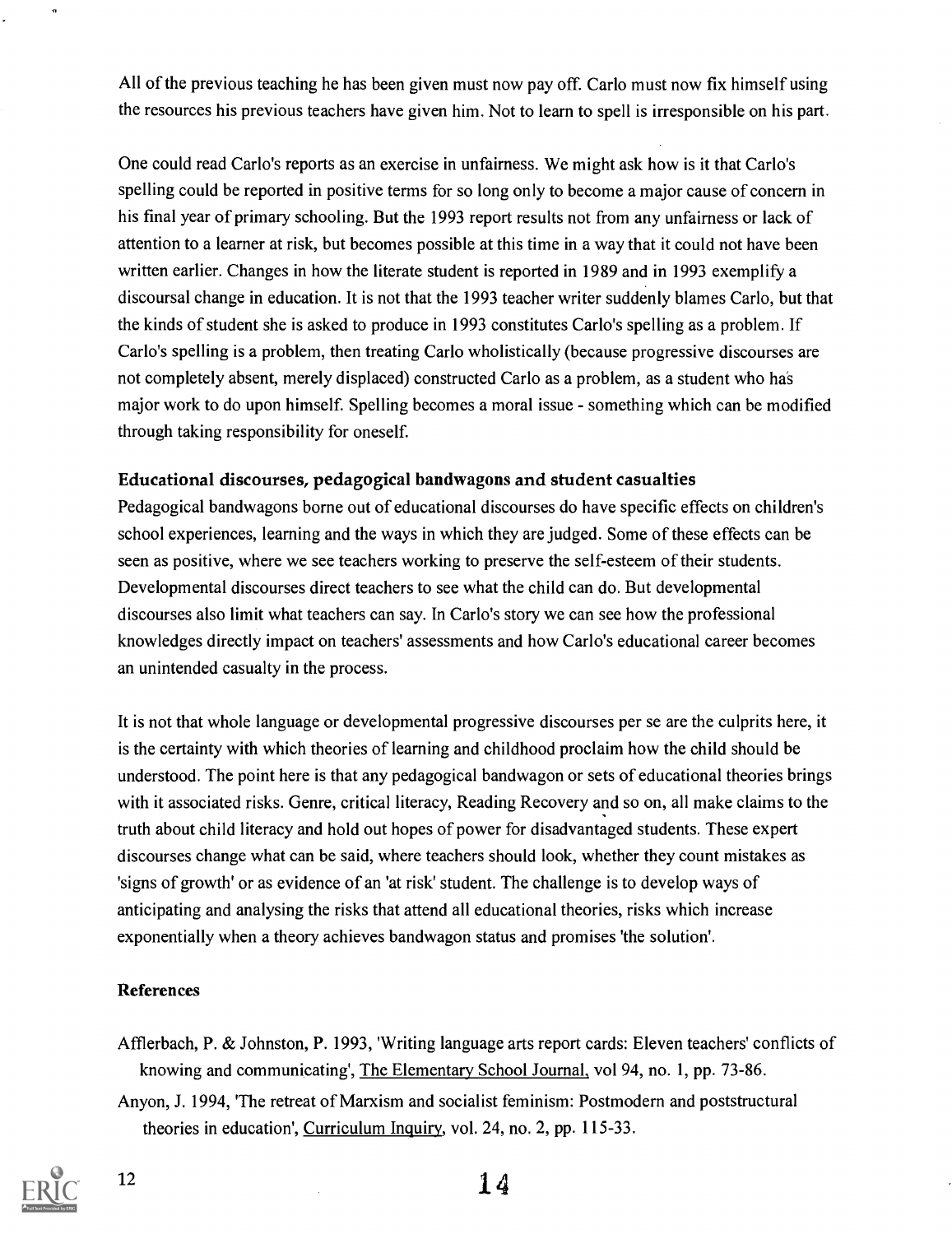- Apple, M. 1993, 'What the postmodernists forget: Cultural capital and official knowledge', Curriculum Studies, vol. 3, no. 3, pp. 301-316.
- Cheek, J. & Rudge, T. 1994, 'Webs of documentation: The discourse of case notes', Australian Journal of Communication, vol. 21, no. 2, pp. 41-52.
- Cherryholmes, C. 1994, 'Pragmatism, Poststructuralism, and Socially Useful Theorizing', Curriculum Inquiry, vol. 24, no. 2, 193-213.
- Collins, J. 1991, 'Hegemonic practice: Literacy and standard language in public education', in Rewriting Literacy: Culture and the Discourse of Other, Bergin & Harvey, South Hadley, Massachusetts.
- Comber, B. 1996, 'The Discursive Construction of Literacy in a Disadvantaged School', Unpublished Doctoral Thesis, James Cook University of North Queensland, March.
- Connell, B. 1993, Schools and Social Justice, Our Schools/Our Selves, Education Foundation, Toronto.
- Donald, J. 1992, Sentimental Education: Schooling, popular culture and the regulation of liberty, London and New York, Verso.
- Dyson, A. 1995, 'Writing children: Reinventing the development of childhood literacy', Written Communication, vol. 12, no. 1, pp. 4-46.
- Dyson, A. & Genishi, C. 1994 'Introduction: The need for story', in The Need for Story: Cultural Diversity in Classroom and Community. eds. A. Dyson & C. Genishi, National Council of Teachers of English, Urbana, Ill.
- Fairclough, N. 1989, Language and Power. Longman, London.
- Fairclough, N. 1992, Discourse and Social Change, Polity Press, Cambridge.
- Foucault, M. 1979, Discipline and Punish: The Birth of the Prison, trans. A. Sheridan, Penguin, London.
- Foucault, M. 1983, 'How We Behave', Vanity Fair, vol. 46, November, pp. 60-69.
- Freebody, P. & Welch, A. 1993, ' Individualization and domestication in current literacy debates in Australia', in Knowledge and Power: International Perspectives on Literacy as Policy and Practice, eds. P. Freebody & A. Welch, The Falmer Press, London.
- Gee, J. & Lankshear, C. 1995, 'The new work order: Critical language awareness and 'fast capitalism' texts', Discourse: Studies in the Cultural Politics of Education, vol.16, no.1, pp.5-19.
- Green, B. Hodgens, J & Luke, A. 1994, Debating literacy in Australia: A documentary history, 1946-1990' vols.1 & 2, Australian Literacy Federation, Sydney.
- Halliday, M. 1985, 'Context of situation', in Language, Context and Text: Aspects of Language in a Social-semiotic Perspective, eds. M. Halliday & R. Hasan, Deakin University Press, Victoria.
- Hatton, E. 1988, 'Teachers' work as bricolage: Implications for teacher education', British Journal of Sociology of Education, vol.9, no.3, pp.337-57.
- Hunter, I. 1994, Rethinking the School: Subjectivity, Bureaucracy, Criticism, Allen & Unwin, Sydney.

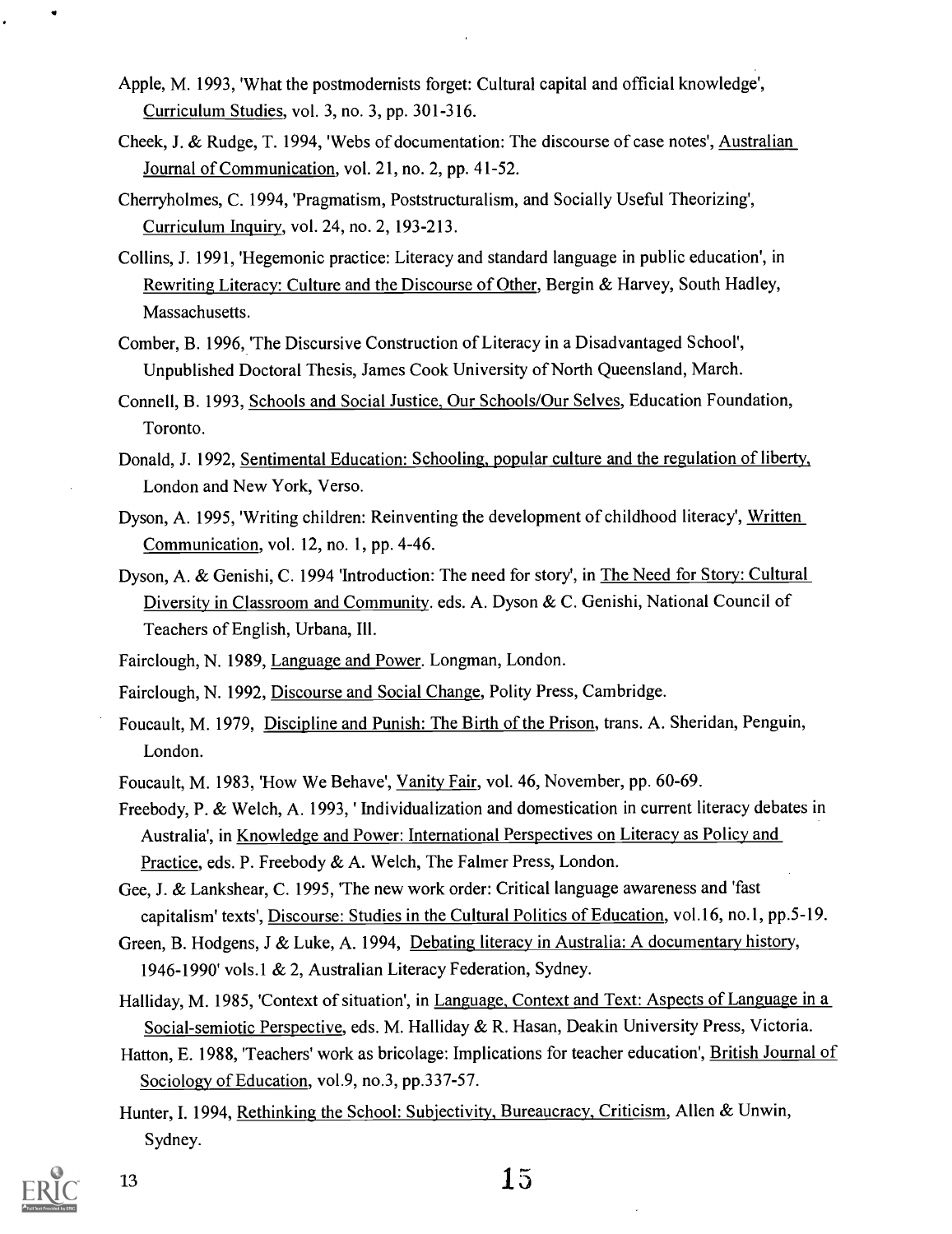- International Reading Association and the National Council of Teachers of English Joint Task Force on Assessment, 1994, Standards for the Assessment of Reading and Writing, International Reading Association and the National Council of Teachers of English.
- Kamler, B. 1994, 'Lessons about language and gender', Australian Journal of Language and Literacy, vol.17, no.2, pp.129-138.
- Knight, J., Lingard, B. & Bartlett, L. 1994, 'Reforming teacher education policy under Labour Governments in Australia 1983-1993', British Journal of Sociology of Education, vol.15, no.4, pp.451-66.
- Luke, A. 1991 'The political economy of reading instruction', in C. Baker & A. Luke (eds.) Towards a critical sociology of reading pedagogy: Papers of the Xl1World Congress on Reading, Amsterdam and Philadelphia, John Benjamins.
- Luke, A. 1995, 'Getting our hands dirty: Provisional politics in postmodern conditions', in P. Wexler and R. Smith (eds.) After postmodernism: Education , politics and identity, London, Falmer Press.
- Luke, A. 1996, 'Genres of power? Literacy education and the production of capital', in R. Hasan & G. Williams (eds.) Literacy in Society, London, Addison Wesley Longman.
- Luke, C. 1989, Pedagogy, Printing, and Protestantism: The Discourse on Childhood, State University of New York Press, Albany.
- Luke, C. & Luke, A. 1994, 'Just naming? Educational discourse and the politics of identity', in Continuity and Contradiction: The Futures of the Sociology of Education, eds. G. Noblitt, W. Pink & P. Wexler, Hampton Press, Creskill, New Jersey.
- McKenzie, M. 1992, 'What I've always known but never been told: Euphemisms, school discourse and empowerment', in Critical Language Awareness, ed. N. Fairclough, Longman, London.

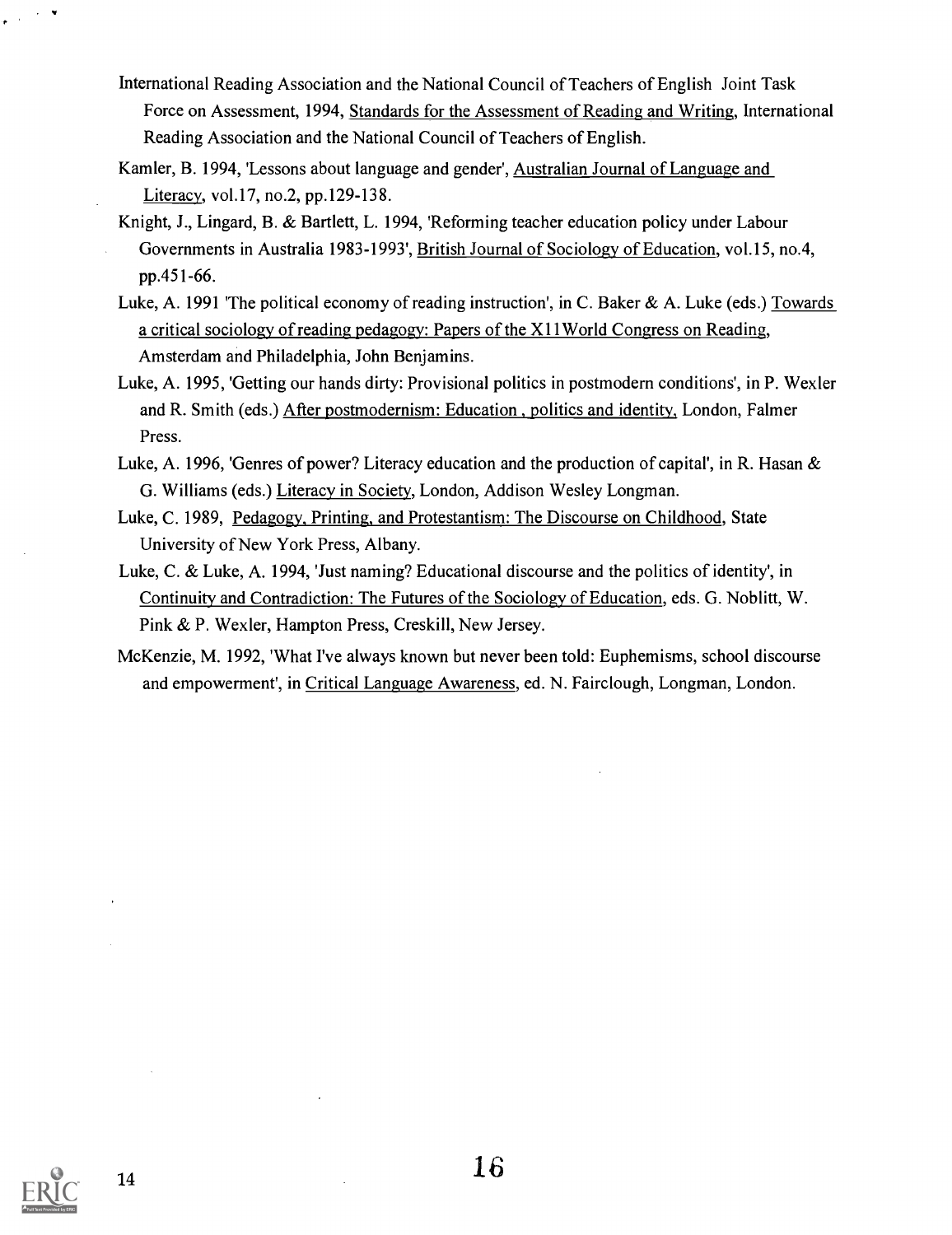ब्री



U.S. Department of Education

Office of Educational Research and Improvement (OERI) National Library of Education (NLE) Educational Resources Information Center (ERIC)



# REPRODUCTION RELEASE

(Specific Document)

CS 014 082

### I. DOCUMENT IDENTIFICATION:

TitleProfessional Bandwagons and Local Discursive Effects: Reporting the Literate Student.

Author(s): Barbara Comber

Corporate Source: BUS(219-1AV ATSOCIATION FOR REJORRENT | Publication Date:  $1/4$  EDU CANON AVANUA CONFORCENCE, SINGAPURE

 $N0V25 - 29$ / ?q 6

### II. REPRODUCTION RELEASE:

In order to disseminate as widely as possible timely and significant materials of interest to the educational community, documents announced in the monthly abstract journal of the ERIC system, Resources in Education (RIE), are usually made available to users in microfiche, reproduced paper copy, and electronic media, and sold through the ERIC Document Reproduction Service (EDRS). Credit is given to the source of each document, and, if reproduction release is granted, one of the following notices is affixed to the document.

If permission is granted to reproduce and disseminate the identified document, please CHECK ONE of the following three options and sign at the bottom of the page.

| affixed to all Level 1 documents                                                                                                                                        | The sample sticker shown below will be<br>affixed to all Level 2A documents                                                                                                                                                                                                                                                                                                                                                                                                                                       | The sample sticker shown below will be<br>affixed to all Level 2B documents                        |
|-------------------------------------------------------------------------------------------------------------------------------------------------------------------------|-------------------------------------------------------------------------------------------------------------------------------------------------------------------------------------------------------------------------------------------------------------------------------------------------------------------------------------------------------------------------------------------------------------------------------------------------------------------------------------------------------------------|----------------------------------------------------------------------------------------------------|
| PERMISSION TO REPRODUCE AND<br>DISSEMINATE THIS MATERIAL HAS<br><b>BEEN GRANTED BY</b>                                                                                  | PERMISSION TO REPRODUCE AND<br>DISSEMINATE THIS MATERIAL IN<br>MICROFICHE, AND IN ELECTRONIC MEDIA<br>FOR ERIC COLLECTION SUBSCRIBERS ONLY.<br><b>HAS BEEN GRANTED BY</b>                                                                                                                                                                                                                                                                                                                                         | PERMISSION TO REPRODUCE AND<br>DISSEMINATE THIS MATERIAL IN<br>MICROFICHE ONLY HAS BEEN GRANTED BY |
|                                                                                                                                                                         |                                                                                                                                                                                                                                                                                                                                                                                                                                                                                                                   |                                                                                                    |
| TO THE EDUCATIONAL RESOURCES<br><b>INFORMATION CENTER (ERIC)</b>                                                                                                        | TO THE EDUCATIONAL RESOURCES<br><b>INFORMATION CENTER (ERIC)</b>                                                                                                                                                                                                                                                                                                                                                                                                                                                  | TO THE EDUCATIONAL RESOURCES<br><b>INFORMATION CENTER (ERIC)</b>                                   |
|                                                                                                                                                                         |                                                                                                                                                                                                                                                                                                                                                                                                                                                                                                                   | 28                                                                                                 |
| Level 1                                                                                                                                                                 | Level 2A<br>앞에 나와 그는 사람에 많은 것이다                                                                                                                                                                                                                                                                                                                                                                                                                                                                                   | Level 2B                                                                                           |
| Check here for Level 1 release, permitting reproduction 3 73 5 17<br>and dissemination in microfiche or other ERIC archival<br>media (e.g., electronic) and paper copy. | Check here for Level 2A release, permitting reproduction<br>and dissemination in microfiche and in electronic media<br>for ERIC archival collection subscribers only                                                                                                                                                                                                                                                                                                                                              | Check here for Level 2B release, permitting<br>reproduction and dissemination in microfiche only   |
|                                                                                                                                                                         |                                                                                                                                                                                                                                                                                                                                                                                                                                                                                                                   |                                                                                                    |
|                                                                                                                                                                         | Documents will be processed as indicated provided reproduction quality permits.<br>If permission to reproduce is granted, but no box is checked, documents will be processed at Level 1.                                                                                                                                                                                                                                                                                                                          |                                                                                                    |
|                                                                                                                                                                         | I hereby grant to the Educational Resources Information Center (ERIC) nonexclusive permission to reproduce and disseminate this document<br>as indicated above. Reproduction from the ERIC microfiche or electronic media by persons other than ERIC employees and its system<br>contractors requires permission from the copyright holder. Exception is made for non-profit reproduction by libraries and other service agencies<br>to satisfy information needs of educators in response to discrete inquiries. |                                                                                                    |
| Signature:                                                                                                                                                              | Printed Name/Position/Title:<br>Hssoc.                                                                                                                                                                                                                                                                                                                                                                                                                                                                            | Drector                                                                                            |
| <b>Sign</b><br>here. $\rightarrow$<br>Organization/Address:<br>dease                                                                                                    | Telephone:<br>E Mail Address:                                                                                                                                                                                                                                                                                                                                                                                                                                                                                     | FAX:<br>Date: $\mathscr{L}$<br>barbara. Comber                                                     |